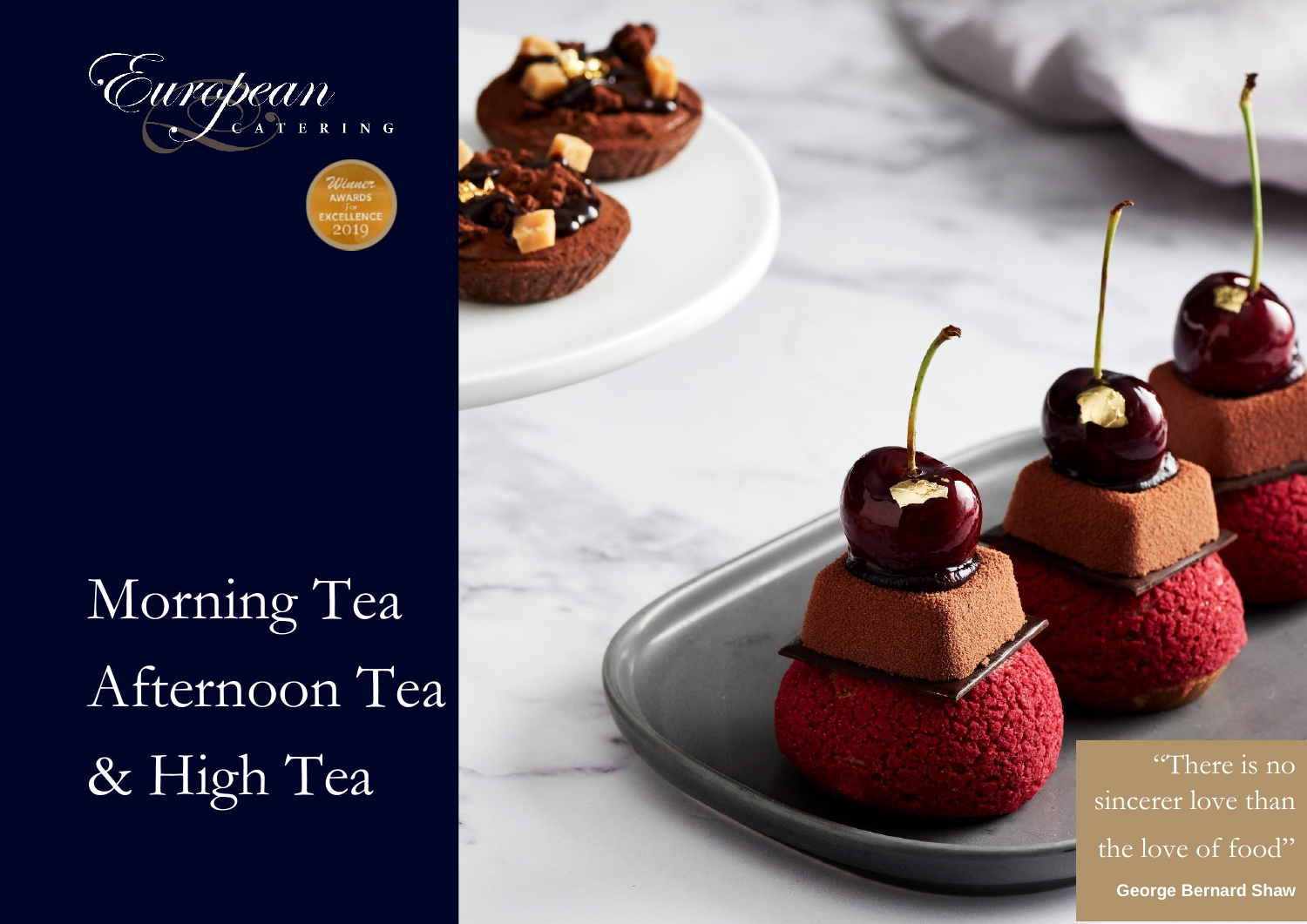# Patisserie

From \$5.00 per person/per selection

Persian orange, almond & rose cake, pistachio DF | GF



| Blackberry & black sesame muffins            | Pear frangipane tartlet                                 |
|----------------------------------------------|---------------------------------------------------------|
| Seasonal fruit friands GF                    | Strawberry lemon cake                                   |
| Assorted European cookies                    | White & dark chocolate, raspberry brownie GF            |
| <b>Assorted fruit Danishes</b>               | Sultana scones, cultured cream, homemade berry preserve |
| Carrot cake, nutmeg, cream cheese frosting   | Assorted macarons GF                                    |
| Seasonal fruits DF   GF   VG                 | Raspberry vanilla verrine GF                            |
| Raw breakfast bar DF   GF   RSF   VG         | Raw cacao slice DF   GF   RSF   VG                      |
| 'Keto cake': almond & raspberry              |                                                         |
| Coconut & pineapple tartlet DF   VG          |                                                         |
| Chocolate hazelnut dacquoise                 |                                                         |
| Ruby chocolate, rose & raspberry opera slice |                                                         |

All prices are per person, for food only and exclude GST. Depending on your event you may require service staff VG vegan | V vegetarian | GF gluten free | DF dairy free | RSF refined sugar free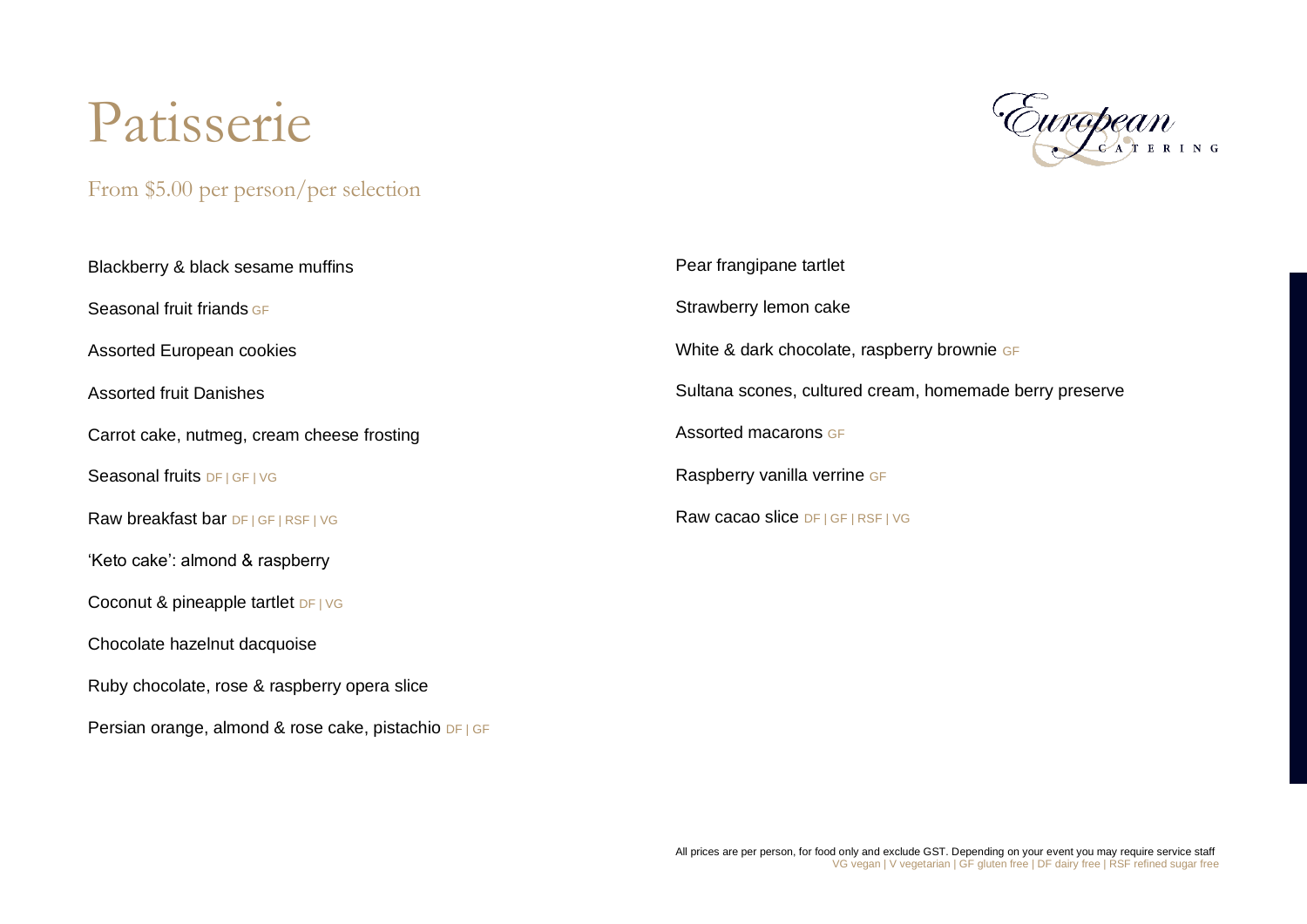

From \$4.00 per person/per selection

Mushroom & walnut baklava DF | VG

Double smoked ham & provolone toasties

Assorted tea sandwiches

Chorizo & potato pan frittata, Persian feta GF

Mushroom & Gruyere tartlet v

Tomato & basil tarte tatin, mascarpone v

Smoked bacon & cos tortilla wraps

Miniature charcoal, bacon & quail egg sliders

Cheese scones, Vegemite whipped butter v

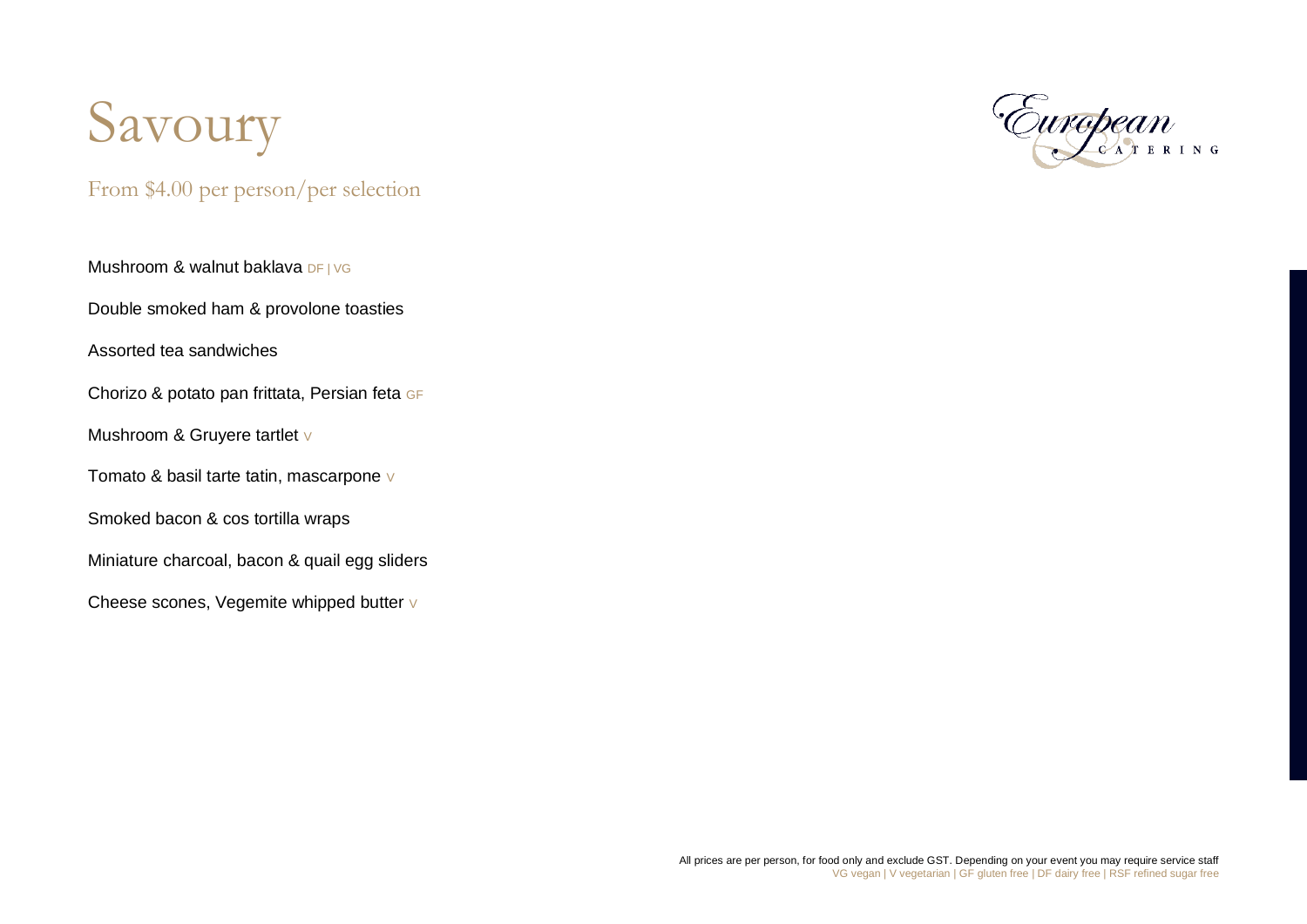## Classic High Tea

Price per person from \$25.00 *(4 items per person)*

### **Savoury**

Double smoked ham, sage, cheddar tartlet Citrus cured ocean trout brioche slider, fennel slaw Cucumber tea sandwich V I GF available Roast beef & horseradish sourdough GF available

#### **Sweet**

Sultana scones, Chantilly cream, strawberry confit

Seasonal fruit tartlet

Macaron GF

Coconut, passion verrine DF I GF

Miniature Victoria sponge cake

Tiramisu choux bun

### **Beverages**

Assorted juices Still & sparkling mineral water Crave coffee Origin teas

Additional food items \$5.00 each Glass of sparkling wine \$9.00 per person